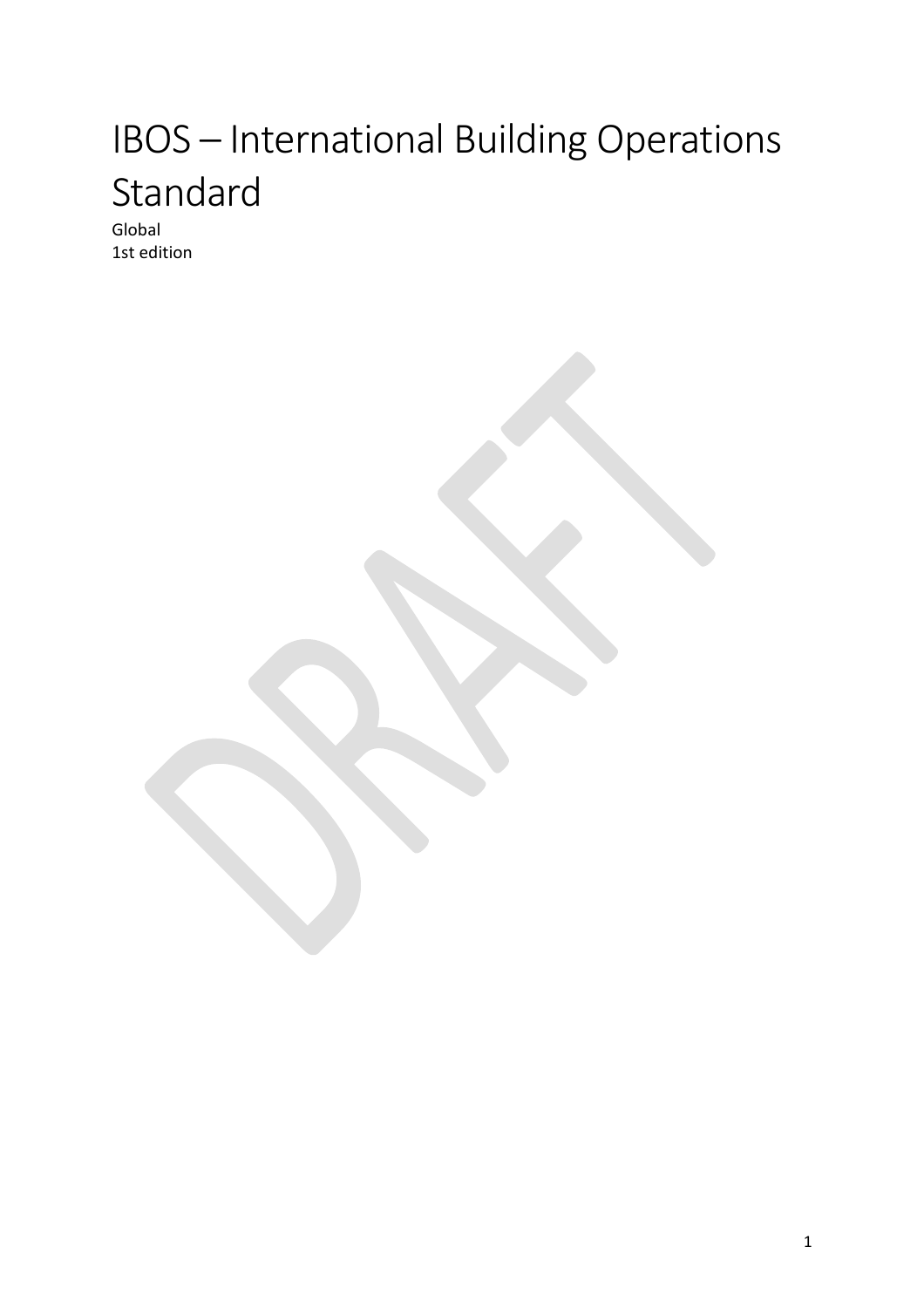# 1 Introduction

The COVID-19 pandemic has accelerated the adoption of technologies to support remote working. It has also placed added value on activities that support the health and well-being of building users, which make the office, factory or educational establishment a place that people want to occupy.

In parallel, the climate crisis and net zero carbon ambitions of organisations across all sectors have raised the profile of asset management activities that seek to optimise the use of resources. The creation of social value is also a clearly defined and explicit target outcome for many public, private and third sector organisations.

With a changing social, economic and environmental landscape, it is important for those with responsibility for property assets at all stages of the property life cycle to adopt a multidimensional and people-centric approach to assessing performance.

There is also a well-established awareness in the property and facilities management industry that the effectiveness of building occupiers is directly determined by the way the building is managed and operated. The industry is also mature in terms of certifications and accreditations that rely on taking a snapshot of the systems, infrastructure and technologies in place.

Finally, there is both an increasing body of stakeholders with an interest in the way property assets are managed throughout their life cycle, and an increasing number of ways in which the value of a property asset to its occupier can be measured.

These trends demand a fresh look at property asset performance. The climate is therefore right for the introduction of a new, simple-to-operate, multidimensional International Building Operations Standard (IBOS).

### 1.1 Purpose of IBOS

The purpose of IBOS is to support organisations that wish to measure the operational performance of their property assets in a consistent manner – irrespective of the type of property or its location. IBOS cuts across asset types and geographical boundaries.

Efficient and effective asset performance is contingent on accurate and timely data being available. That data must look at multiple facets of performance simultaneously, such as utilisation, cost in use and environmental performance.

IBOS adds another dimension – **the user experience** – and in doing so reaches beyond the more traditional technical aspects of operational performance that have become tried and tested over many decades.

Introducing the user experience into the framework for measuring the operational performance of assets sets IBOS apart from all other methodologies. By reflecting the needs and perceptions of users in a simple but unique approach to holistic property performance assessment, RICS has developed a methodology that is entirely new to the market.

Not only does IBOS introduce the occupier dimension as a separate consideration when assessing overall property performance, it recognises that the technical performance of an asset also affects the experience of the user. For example, consider how alternative approaches to space utilisation, maintenance, cleaning or life cycle replacement can impact directly or indirectly on the ability of a workplace to effectively support the needs of the occupier.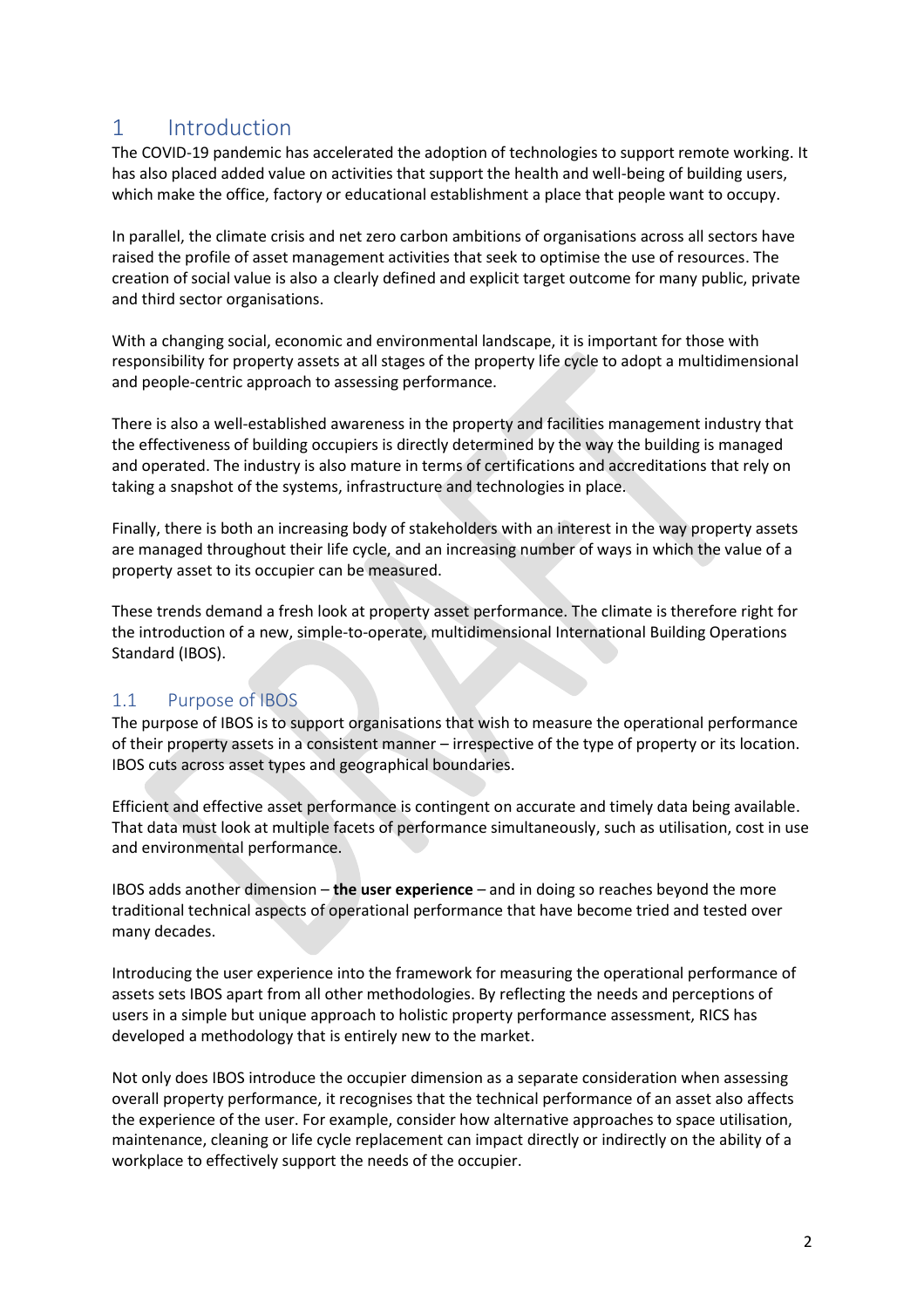By focusing on specific dimensions of performance, entitled 'pillars', IBOS is designed to:

- be easy to use
- capture a sufficiently broad range of data to deliver a rounded picture of operational performance
- enable benchmarking of performance across a portfolio or between portfolios
- create a core body of knowledge regarding asset performance that can be augmented by users according to their particular requirements, asset types, etc. and
- identify a range of performance indicators that should be considered, rather than confirming the precise level of performance that is appropriate.

The last point is very important. While the **desired performance measures** selected by users will relate to factors such as the prevailing legislative framework, good practice guidelines and of course the type of property asset and its location, IBOS provides insights to help arrive at the optimum balance of performance across many indicators.

The common bond that integrates many performance indicators is the experience of the user.

Finally, it is important to note that IBOS represents an approach to property asset performance assessment that can inform strategic asset management planning and decision-making. It also provides a valuable tool to support the appraisal of options and the associated preparation of business cases.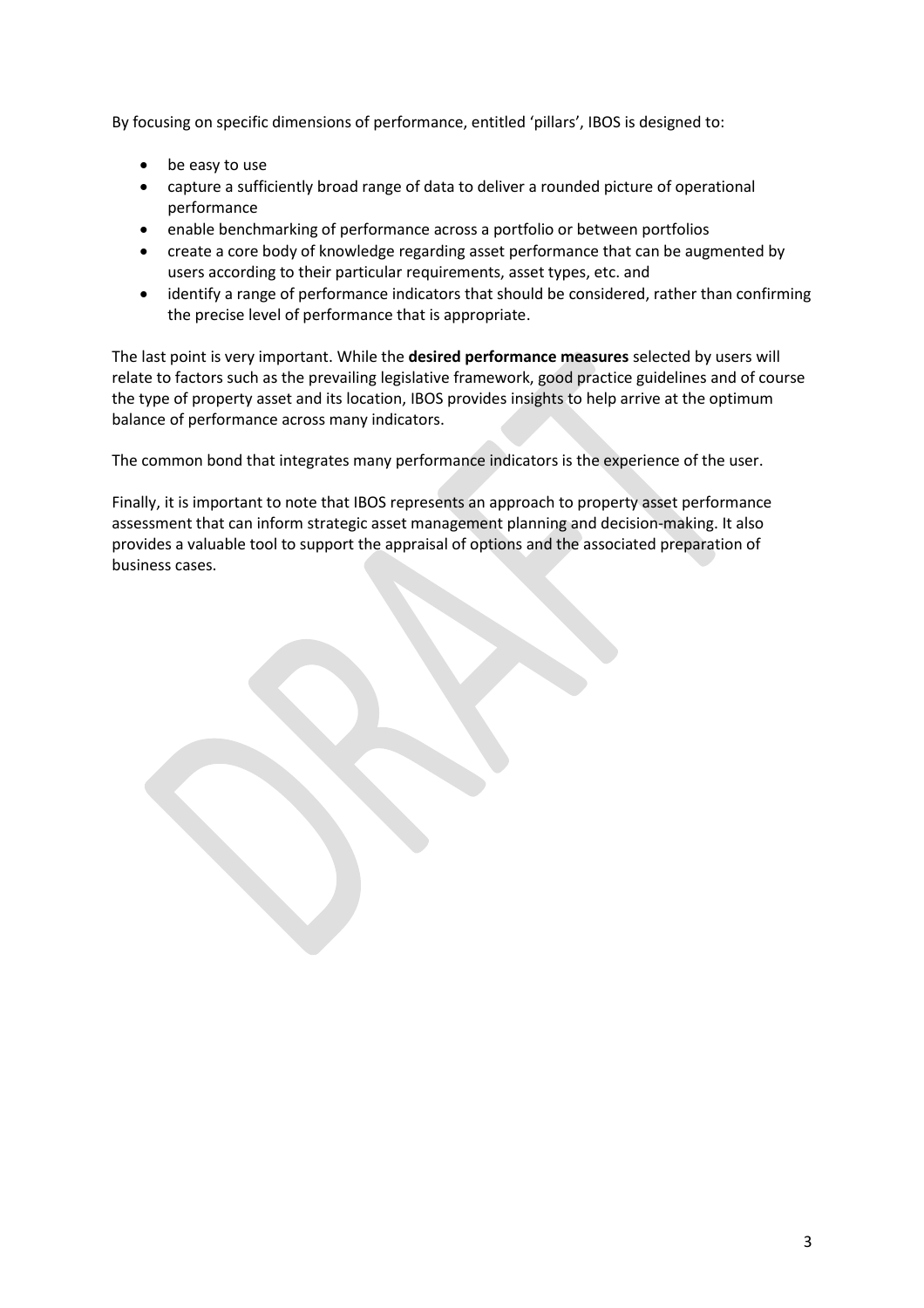# 2 Stakeholders

There may be many different stakeholders with a potential interest in the performance of a property asset, particularly if the asset is customer-facing and/or supports a number of functions.

For simplicity, the potential portfolio of stakeholders has been categorised as 'internal' or 'external', as shown in Figure 1.



Given the broad range of potential stakeholders and the scope of the data to be captured and analysed, there are many corresponding uses of IBOS, including:

- internal portfolio benchmarking
- portfolio comparison against those of other parties
- day-to-day asset management
- strategic portfolio planning
- capital planning and prioritisation
- workplace and workforce planning
- compliance assessment and
- user satisfaction assessment.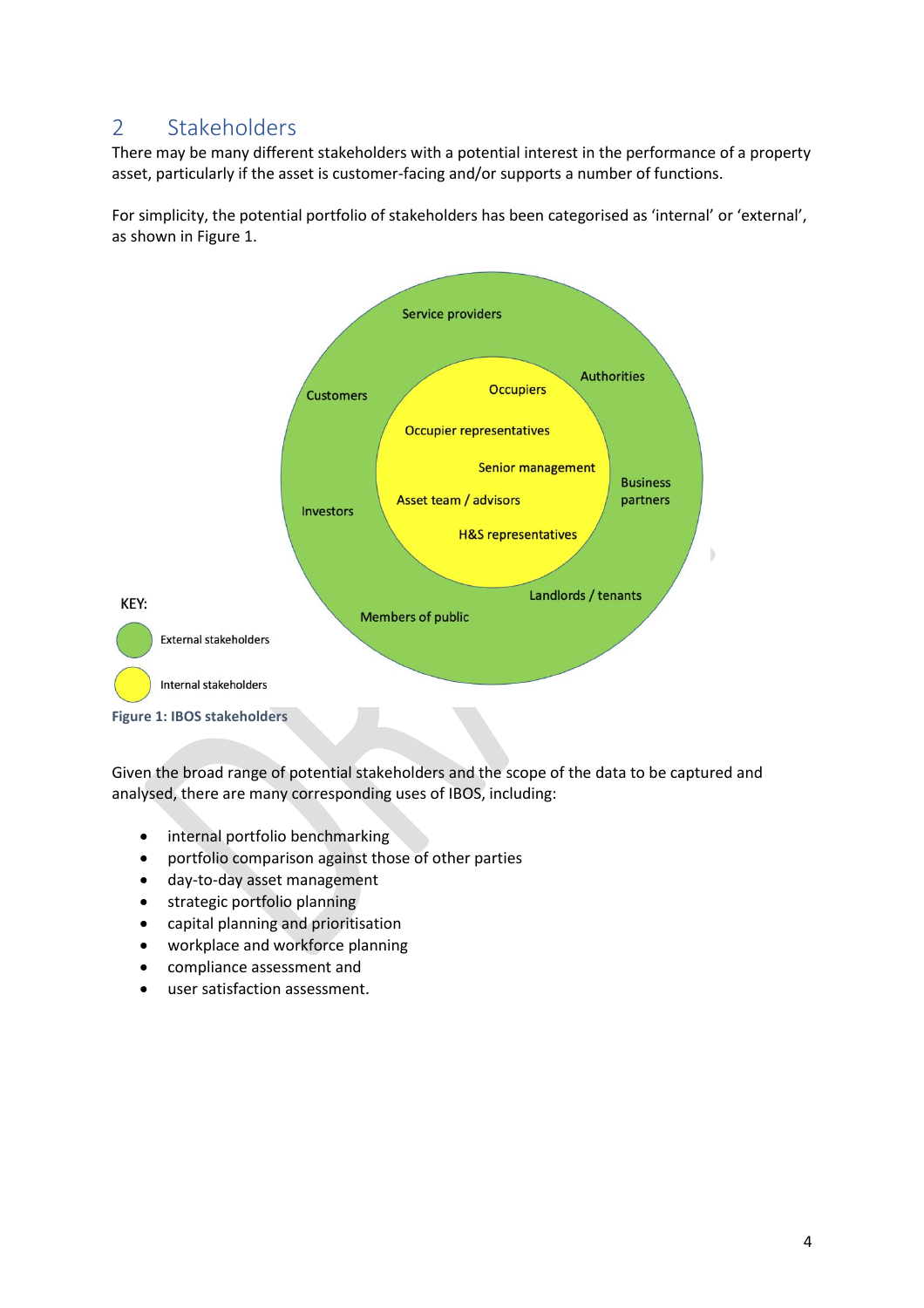# 3 The five pillars of performance

Operational property assets are, by definition, acquired and managed to support the core business of an organisation. While it can sometimes be helpful to consider alternative use potential, rental value and similar measures, operational asset performance should be measured using metrics and standards that are different to those recommended for use with an investment portfolio.

The five pillars of performance that form the foundation of IBOS approach performance from different perspectives but with a single unifying thread: the user experience.

The five pillars are:

- **Compliant**: how well the building complies with relevant statute, best practice and guidance on the working environment and its drivers such as temperature, air quality, ventilation, lighting levels, and health and safety compliance. As indicated in section 1.1, IBOS does not aim to specify the 'correct' level or measure of performance. Instead, it is for the user to understand the specific statutes, best practice and guidance that are appropriate for their assets – and act accordingly. Acting accordingly means capturing and analysing data, reporting on the findings, and acting to incrementally improve asset performance and the user experience.
- **Functional**: the suitability of the building to meet occupier needs in terms of issues such as connectivity, configuration, flexibility and utilisation, but also 'people factors' such as the user experience and the effectiveness of FM and asset management services. IBOS describes the datasets to be captured as the first step in the journey of continuous improvement to create a more functionally efficient and effective asset.
- **Economic**: the building's operating and life cycle costs, and how they are assessed, managed and optimised. Full occupancy costs should be captured, together with longer-term planned capital investments. The occupancy costs should capture any costs incurred by landlords and re-charged via service charges or similar. Planned capital investments can be informed by condition survey reports or other proposals to maintain or enhance the condition and functionality of the asset.
- **Sustainable**: the building's social and environmental impacts such as decarbonisation, energy use, social impact, accessibility and transport arrangements. IBOS addresses the growing global consciousness of the social and environmental impact of buildings and the operations they accommodate. Compliance with the standard requires not simply the capturing and analysis of relevant datasets but also the preparation of, and adherence to, certain policies and strategies.
- **Performing**: the ability of the building and the way it is managed to effectively support the performance, satisfaction, user experience, health and well-being of occupiers.

A unique feature of IBOS is the interplay between the pillars. For example, IBOS requires data on user satisfaction to be captured and analysed when assessing performance against indicators such as:

- thermal comfort
- air quality
- workspace optimisation and
- connectivity.

The fifth pillar, 'Performing', is also entirely focused on the support the asset provides for the user.

Figure 2 summarises the centrality of data and the user of the assets to the application of IBOS.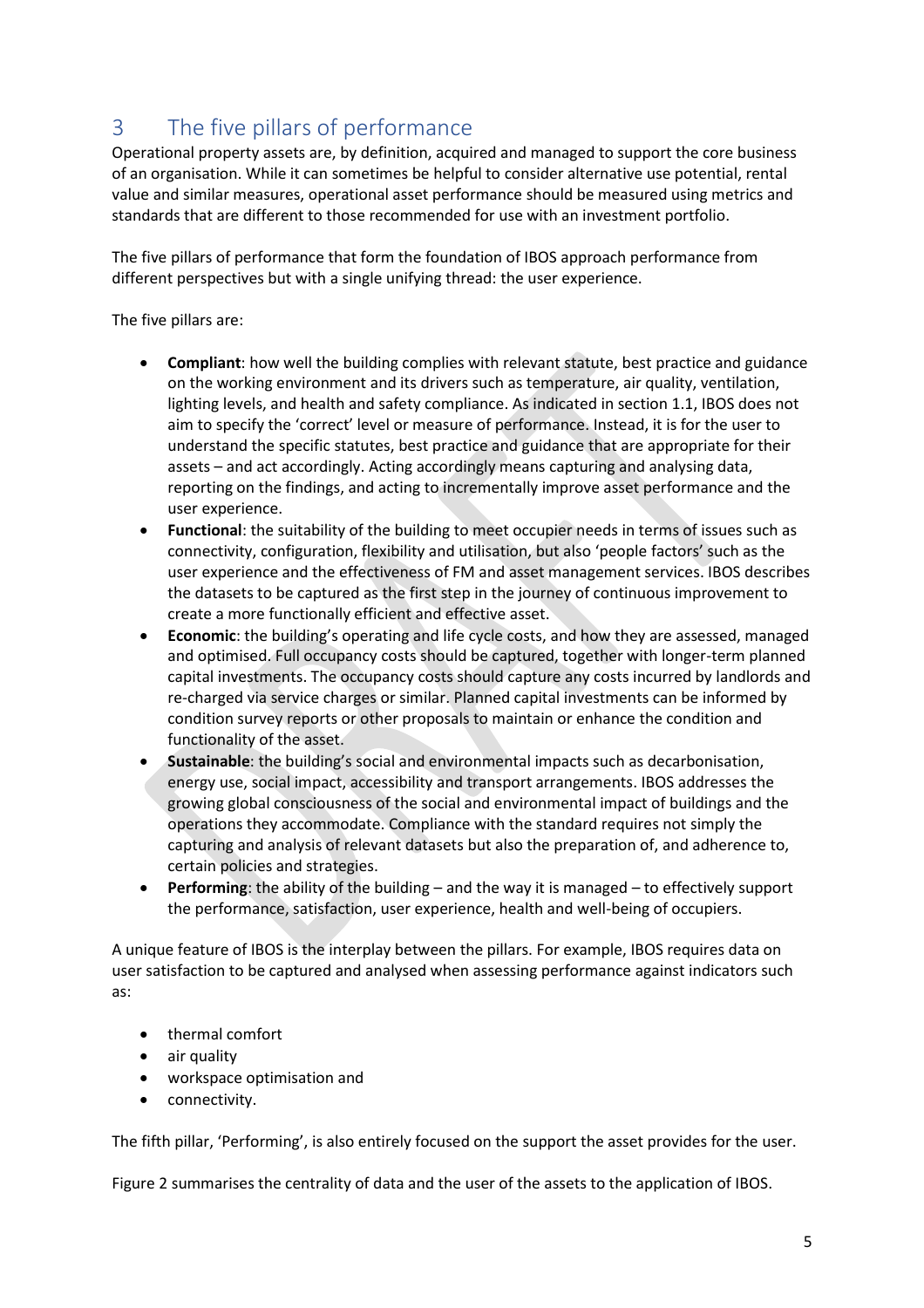

#### **Figure 2: IBOS summary**

#### 3.1 Interface with third-party standards

There are two ways in which IBOS interacts with other standards:

- 1. When adopting IBOS, the asset manager captures data in a manner consistent with good practice and other relevant standards – such a[s International Property Measurement](https://www.rics.org/uk/upholding-professional-standards/sector-standards/real-estate/international-property-measurement-standards/)  [Standards](https://www.rics.org/uk/upholding-professional-standards/sector-standards/real-estate/international-property-measurement-standards/) (IPMS) for measurement and RICS NRM 3 for estimating life cycle costs (plus ICMS 3 with carbon).
- 2. They then use this data to derive performance measures and compare the outputs to relevant good practice, benchmarks and other targets.

IBOS is consistent with emerging global standards, certifications and methodologies that address the quality of the sustainability, communications technology and support for the well-being of users; see Annex A for a sample of existing tools that can be applied. While IBOS does not require the adoption of any specific standards, certifications or methodologies, it is recognised that there is a growing list of tools and techniques that will help demonstrate adherence to the principles of IBOS.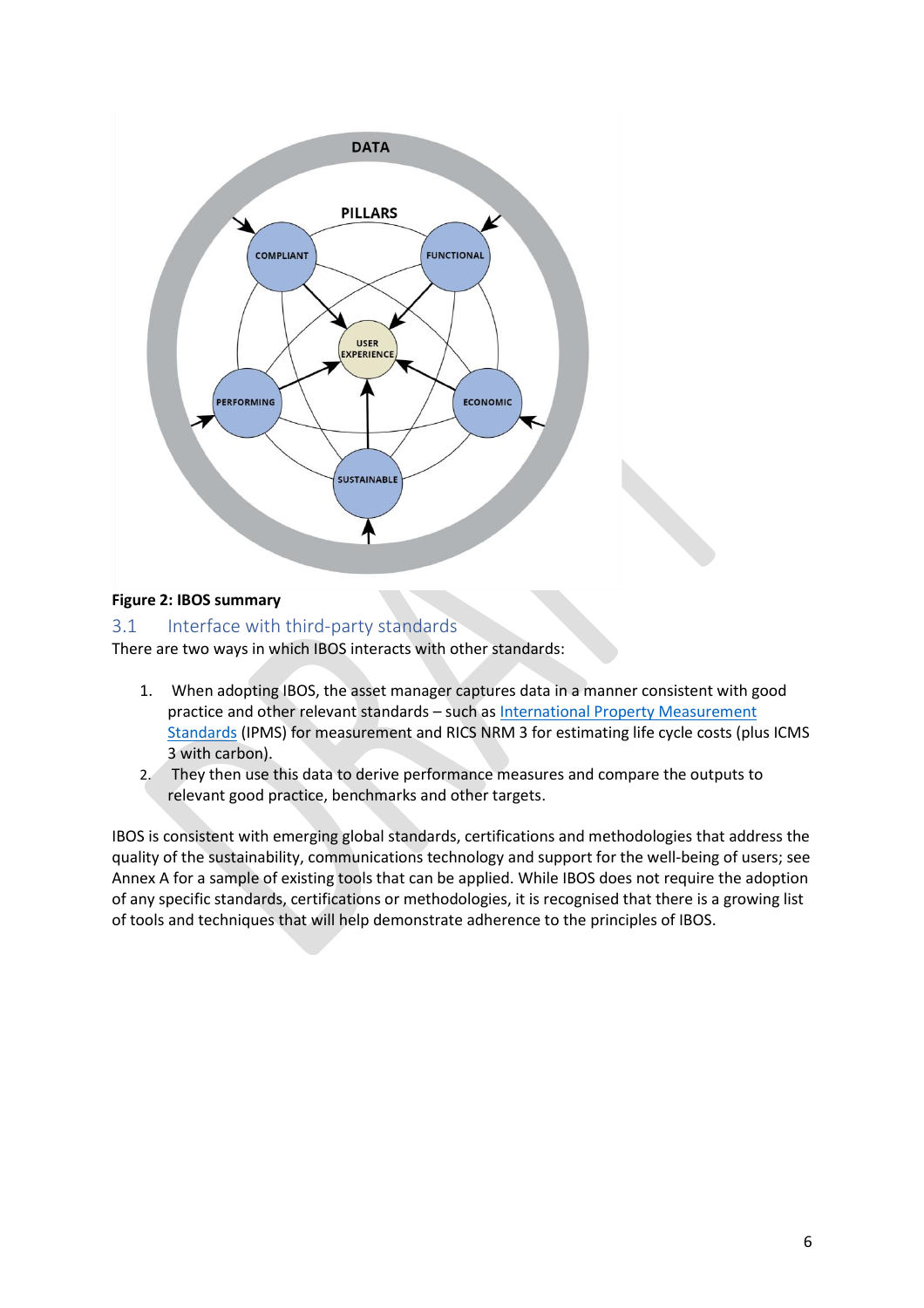## 4 Indicators

The foundations of IBOS are the five pillars, each of which addresses asset performance by means of indicators.

To align with IBOS, follow these key steps. A fuller description of the process is provided in section 6.

- 1. **Establish the pillars** against which performance is to be assessed, noting that maximum benefit is obtained by adopting all pillars. Each of the five pillars has a set of indicative performance indicators.
- 2. **Capture and analyse data** for each performance indicator.
- 3. **Capture and analyse the processes** by which that data is itself captured and analysed.
- 4. Undertake a **gap analysis**:
	- o The **data** or performance metric is **compared** to relevant benchmarks, statutory requirements, good practice guidelines, etc. and any **gaps identified**.
	- o The **processes** for capturing, analysing and reporting on data or performance metrics are **compared** to best practice, and any **gaps identified**.
- 5. Prepare a **value creation plan** to close any gaps, with costs and benefits identified.
- 6. Identify and report on the **outcomes** achieved.

Figure 3 shows the hierarchy of pillars and indicators.



**Figure 3: Hierarchy of pillars and indicators**

The examples below illustrate the interaction between pillars, indicators, processes and data.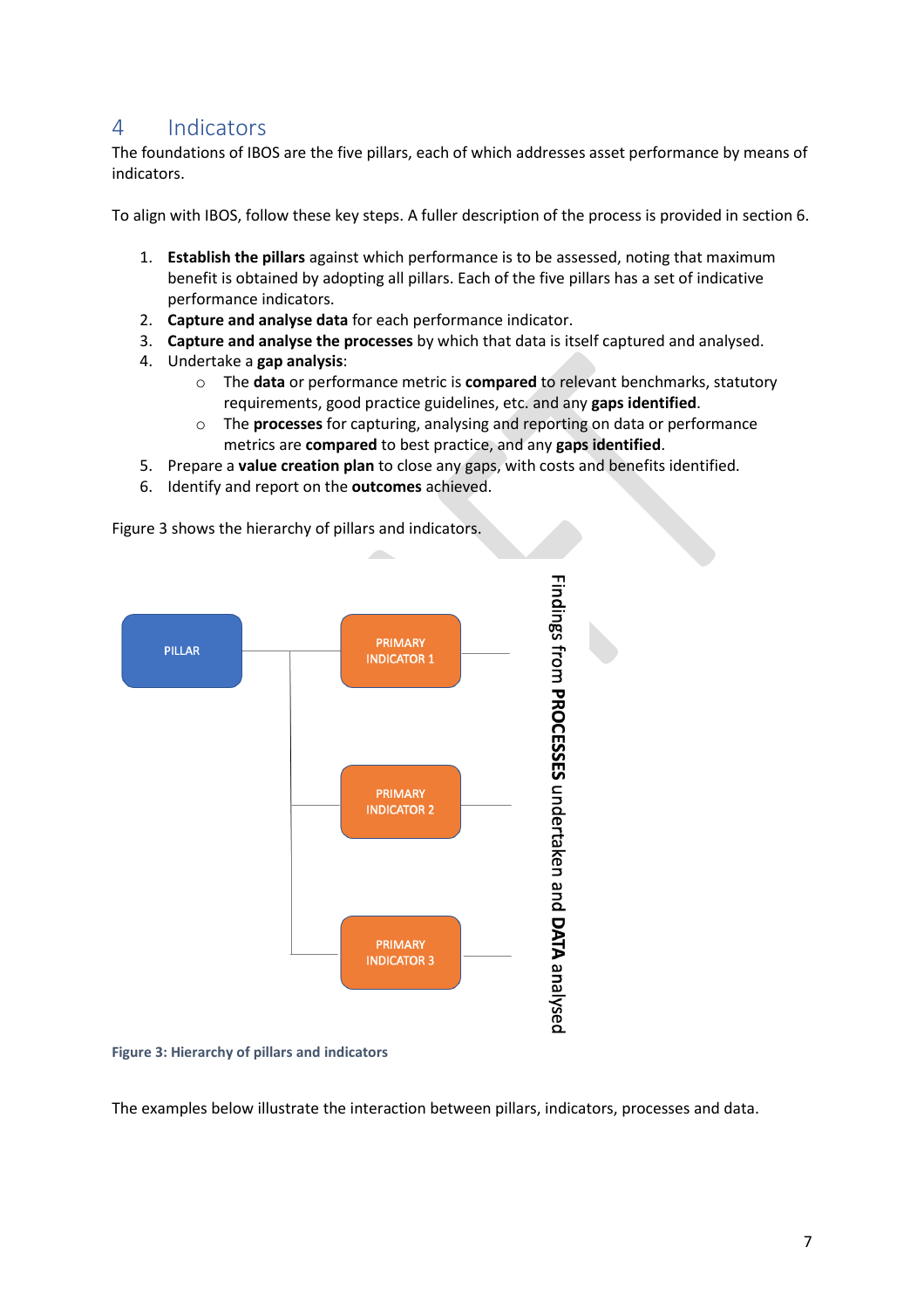#### **Example 1: the 'Functional' pillar includes an indicator entitled 'Density'**

The **processes** to be noted include how space is measured, how space use is monitored, how user needs for space are determined, and how user needs for space and user satisfaction with the space configuration are monitored.

The **data** to be captured and analysed includes data on space and how it is used, numbers of workstations (if appropriate), definitions of user needs for space and user satisfaction feedback on the suitability of space.

#### **Example 2: the 'Sustainable' pillar includes an indicator entitled 'Operational energy use'**

The **processes** to be noted include how energy use and  $CO<sub>2</sub>$  emissions are monitored and measured, how energy source by type is categorised and how objectives for energy use are set.

The **data** to be captured and analysed relates to items such as space occupied, asset type, CO<sub>2</sub> emissions, energy sources and energy consumption.

#### **Example 3: the 'Performing' pillar includes an indicator entitled 'User experience'**

The **processes** to be noted include how the perceptions held by occupiers of the workplace and the methods of managing the workplace are monitored.

The **data** to be captured and analysed relates to items such as feedback, perceptions, scores or ratings of various aspects of the workplace and the way it is managed.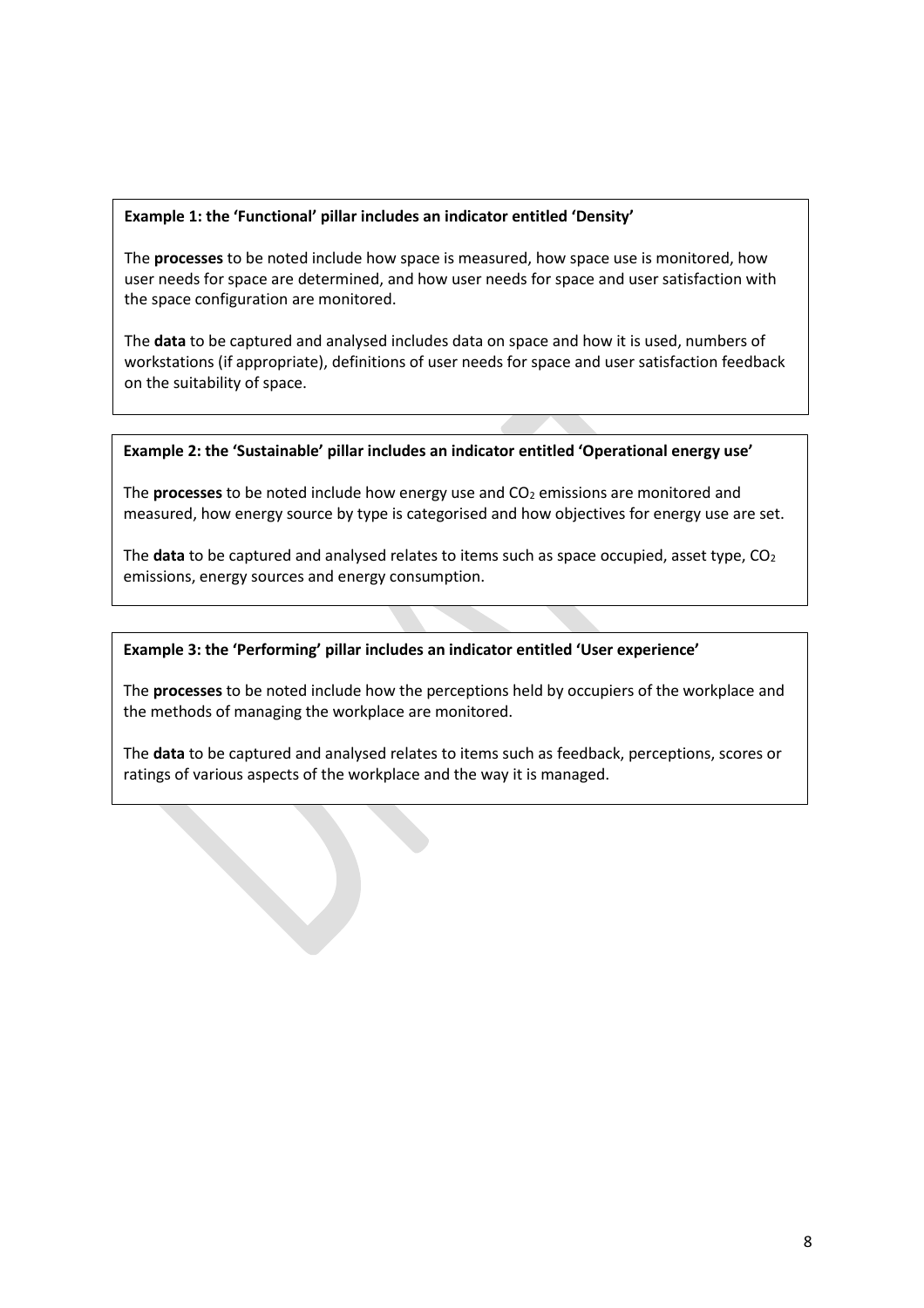# 5 Measuring performance

The tables in this section summarise each pillar's indicators of performance, the data to be captured and analysed for each indicator, and the units of measurement for performance with indicative performance measures.

In all instances, it is assumed that 'core' data is captured for the relevant workspaces, which consists of:

- o floor area
- o number of occupants and
- o functional description of the space, e.g. office, workshop, store, etc.

In many instances, data should be captured from any helpdesk system in operation, relating to relevant complaints or issues raised, and from user satisfaction survey findings addressing the indicator.

| <b>Indicator</b>            | Data to be captured and analysed                                                                                                                                               | <b>Unit of</b><br>measurement/indicative<br>performance measure             |
|-----------------------------|--------------------------------------------------------------------------------------------------------------------------------------------------------------------------------|-----------------------------------------------------------------------------|
| <b>Temperature</b>          | <b>Temperature readings</b><br>$\circ$<br>Legislative/good practice target or<br>$\circ$<br>threshold<br><b>Helpdesk data</b><br>$\circ$<br>User satisfaction data<br>$\Omega$ | Degrees centigrade                                                          |
| CO <sub>2</sub>             | $CO2$ level<br>$\circ$<br>Legislative/good practice target or<br>$\circ$<br>threshold<br><b>Helpdesk data</b><br>$\circ$<br><b>User satisfaction data</b>                      | CO <sub>2</sub> parts per million                                           |
| <b>Ventilation</b><br>rate  | Air flow<br>$\circ$<br>Legislative/good practice target or<br>$\circ$<br>threshold<br>Helpdesk data<br>$\circ$<br>User satisfaction data<br>$\Omega$                           | Litres per second per<br>$\circ$<br>person                                  |
| <b>Noise</b>                | Noise level<br>$\overline{O}$<br>Legislative/good practice target or<br>$\circ$<br>threshold<br><b>Helpdesk data</b><br>$\circ$<br>User satisfaction data<br>$\circ$           | <b>Decibels</b><br>$\circ$                                                  |
| <b>Lighting</b>             | <b>Lighting level</b><br>$\circ$<br>Legislative/good practice target or<br>$\circ$<br>threshold<br><b>Helpdesk data</b><br>$\circ$<br>User satisfaction data<br>$\Omega$       | Lux<br>$\circ$                                                              |
| <b>Health and</b><br>safety | <b>Incident logs</b><br>$\circ$<br>Findings and recommendations from<br>$\circ$<br>audits<br><b>Risk assessments and recommendations</b><br>$\circ$                            | <b>Number of incidents</b><br>$\circ$<br>per person/full-time<br>equivalent |

#### 5.1 Pillar 1: Compliant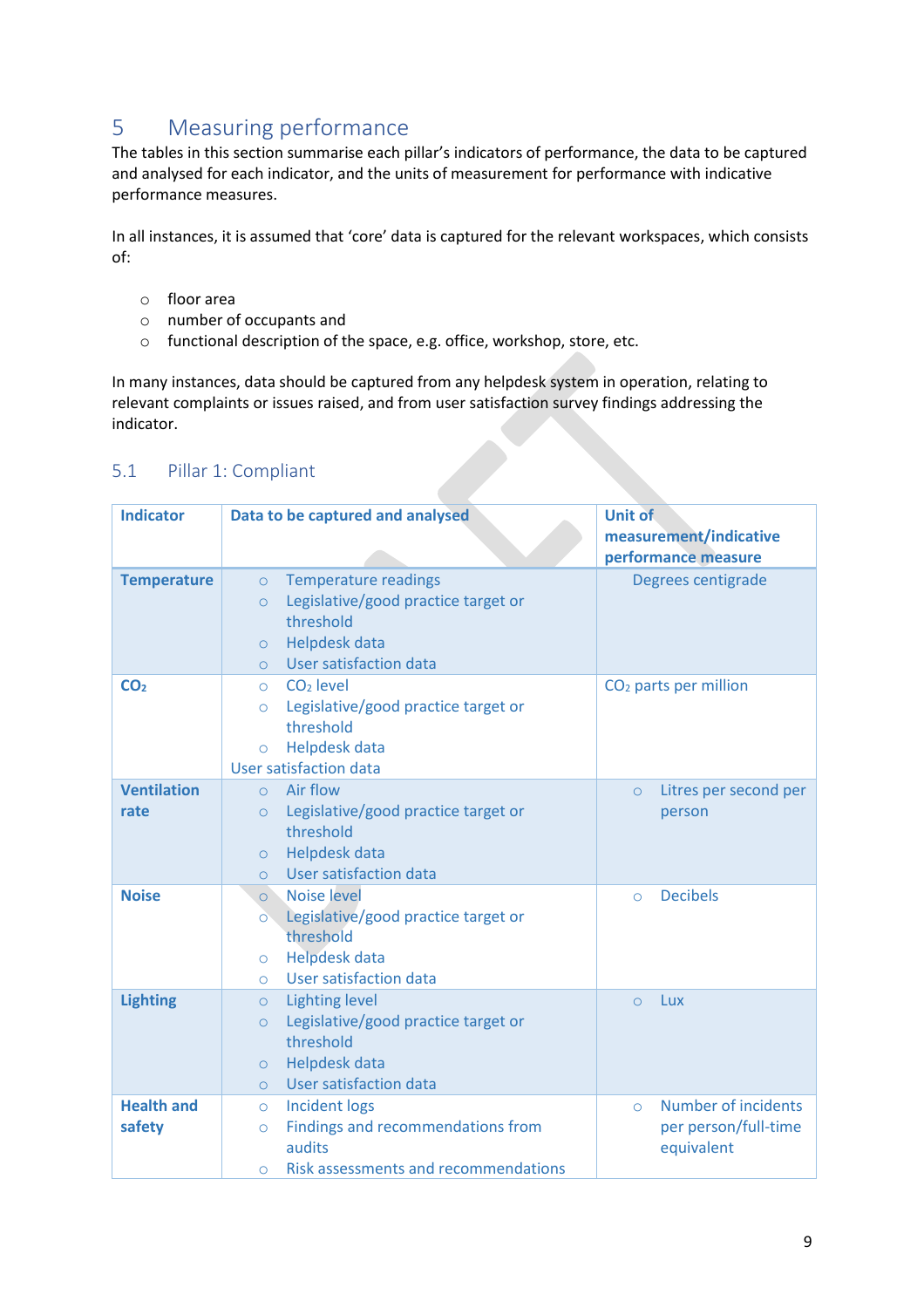| $\circ$        | Legislative requirements and good practice<br>recommendations | (FTE)/area/time<br>period |
|----------------|---------------------------------------------------------------|---------------------------|
| $\overline{O}$ | Helpdesk data                                                 |                           |
|                | User satisfaction data                                        |                           |

# 5.2 Pillar 2: Functional

| <b>Indicators</b>                                                            | Data to be captured and analysed                                                                                                                                                                | Unit of measurement/indicative<br>performance measure                                                               |
|------------------------------------------------------------------------------|-------------------------------------------------------------------------------------------------------------------------------------------------------------------------------------------------|---------------------------------------------------------------------------------------------------------------------|
| <b>Workspace</b><br>optimisation<br>- fitness for<br>purpose of<br>workspace | <b>User requirements</b><br>$\circ$<br>Workspace protocols<br>$\circ$<br>User satisfaction data<br>$\circ$                                                                                      | <b>Existence of clear user</b><br>$\Omega$<br>requirements<br><b>Existence of workplace</b><br>$\circ$<br>protocols |
| Density-<br>utilisation of<br>workspace                                      | <b>Occupancy level</b><br>$\circ$<br><b>Utilisation records</b><br>$\circ$<br>Helpdesk data<br>$\circ$<br>User satisfaction data<br>$\circ$                                                     | m <sup>2</sup><br>$\circ$<br>$m2$ per<br>$\circ$<br>person/FTE/workstation<br>FTE per workstation<br>$\circ$        |
| <b>Business</b><br>continuity                                                | <b>Business continuity plan (BCP)</b><br>$\circ$<br><b>BCP testing regime</b><br>$\circ$<br><b>Recommendations arising from</b><br>$\circ$<br>tests                                             | <b>Existence of BCP</b><br>$\circ$<br><b>Frequency of testing</b><br>$\circ$                                        |
| <b>Location</b><br>optimisation                                              | Self-defined measures to<br>$\Omega$<br>optimise location(s)<br><b>Asset strategy</b><br>$\circ$                                                                                                |                                                                                                                     |
| <b>Connectivity</b>                                                          | ICT infrastructure availability<br>$\circ$<br>Incidence of failure<br>$\circ$<br>Data in support of WiredScore<br>$\circ$<br>certification (or equivalent)<br>User satisfaction data<br>$\circ$ | Connectivity failure rate -<br>$\circ$<br>number per FTE/annum<br>Connectivity rating or<br>$\circ$<br>equivalent   |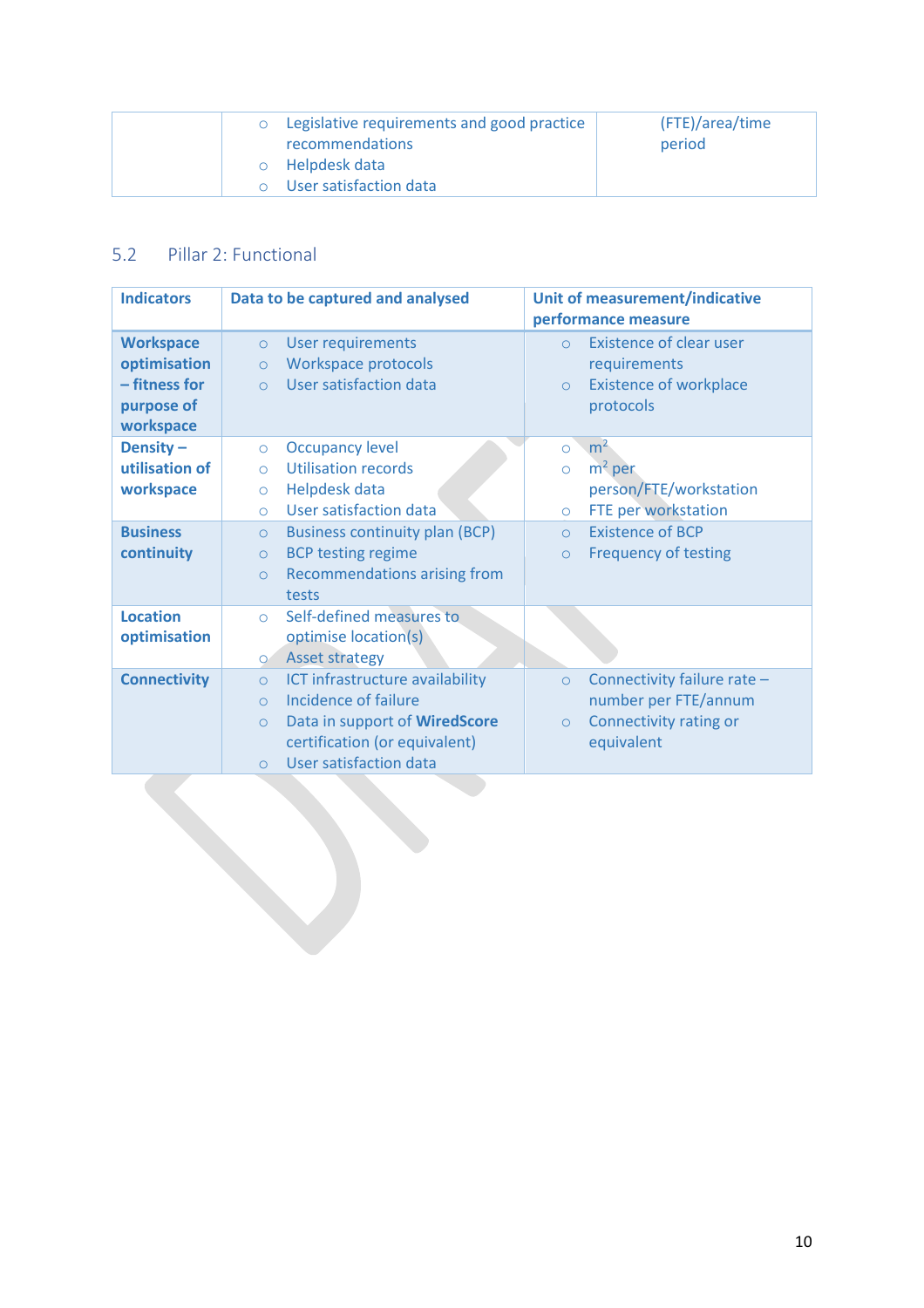## 5.3 Pillar 3: Economic

| <b>Indicators</b>      | Data to be captured and analysed                                    | Unit of measurement/indicative                                  |
|------------------------|---------------------------------------------------------------------|-----------------------------------------------------------------|
|                        |                                                                     | performance measure                                             |
| Life cycle costs       | Floor area<br>$\circ$<br><b>Condition assessments</b><br>$\circ$    | Cost per $m2$<br>$\circ$<br>Cost per $m^2$ per annum<br>$\circ$ |
|                        | <b>Backlog maintenance</b><br>$\circ$                               | Existence of costed CPEX plan<br>$\circ$                        |
|                        | <b>Costed CAPEX plans</b><br>$\circ$                                | and asset strategy                                              |
|                        | <b>Asset strategy</b><br>$\circ$<br>Maintenance records<br>$\Omega$ |                                                                 |
|                        | Helpdesk data<br>$\circ$<br>User satisfaction data                  |                                                                 |
| <b>Operating costs</b> | $\circ$<br>Floor area<br>$\circ$                                    | Cost per m <sup>2</sup><br>$\circ$                              |
|                        | <b>Condition assessments</b><br>$\bigcirc$                          | Cost per m <sup>2</sup> per annum<br>$\circ$                    |
|                        | <b>Backlog maintenance</b><br>$\circ$                               | <b>Existence of condition</b><br>$\circ$                        |
|                        | Property running costs -<br>$\circ$                                 | assessment and asset                                            |
|                        | rent, local taxes,                                                  | strategy                                                        |
|                        | insurance, service charge,<br>utilities, FM, advisors, etc.         |                                                                 |
|                        | <b>Asset strategy</b><br>$\circ$                                    |                                                                 |
|                        | Maintenance records<br>$\circ$                                      |                                                                 |
|                        | Helpdesk data<br>$\circ$                                            |                                                                 |
|                        | User satisfaction data<br>$\circ$                                   |                                                                 |
| <b>Personnel costs</b> | <b>User defined</b><br>$\circ$                                      |                                                                 |

# 5.4 Pillar 4: Sustainable

| <b>Indicators</b>  | Data to be captured and analysed          | Unit of measurement/indicative             |
|--------------------|-------------------------------------------|--------------------------------------------|
|                    |                                           | performance measure                        |
| <b>Operational</b> | Floor area<br>$\circ$                     | kWh per $m^2$ /FTE<br>$\circ$              |
| energy use         | kWh energy consumed<br>$\circ$            | <b>Embodied carbon</b><br>$\circ$          |
|                    | Proportion of energy from<br>$\circ$      | $CO2$ emissions<br>$\circ$                 |
|                    | sustainable sources                       | Litres per m <sup>2</sup> /FTE<br>$\circ$  |
|                    | Litres of water<br>$\Omega$               | <b>Environmental rating or</b><br>$\circ$  |
|                    | consumption                               | equivalent                                 |
|                    | Cost of utilities<br>$\circ$              |                                            |
|                    | Net zero carbon strategy<br>$\circ$       |                                            |
|                    | <b>Condition assessments</b><br>$\circ$   |                                            |
|                    | Data in support of<br>$\circ$             |                                            |
|                    | <b>BREEAM, LEED, Green Star</b>           |                                            |
|                    | or equivalent certification               |                                            |
|                    | <b>User satisfaction data</b><br>$\Omega$ |                                            |
| <b>Waste</b>       | Volumes and type of waste<br>$\circ$      | $m3$ or kg of waste material<br>$\circ$    |
|                    | disposed of                               | Waste recycling rate<br>$\circ$            |
|                    | <b>Methods of disposal</b><br>$\circ$     | Proportion of waste to landfill<br>$\circ$ |
|                    | <b>Costs incurred</b><br>$\circ$          | Cost of waste disposal per<br>$\circ$      |
|                    | Legislative requirements<br>$\circ$       | FTE/annum                                  |
|                    | and good practice                         |                                            |
|                    | recommendations                           |                                            |
|                    | Helpdesk data<br>$\circ$                  |                                            |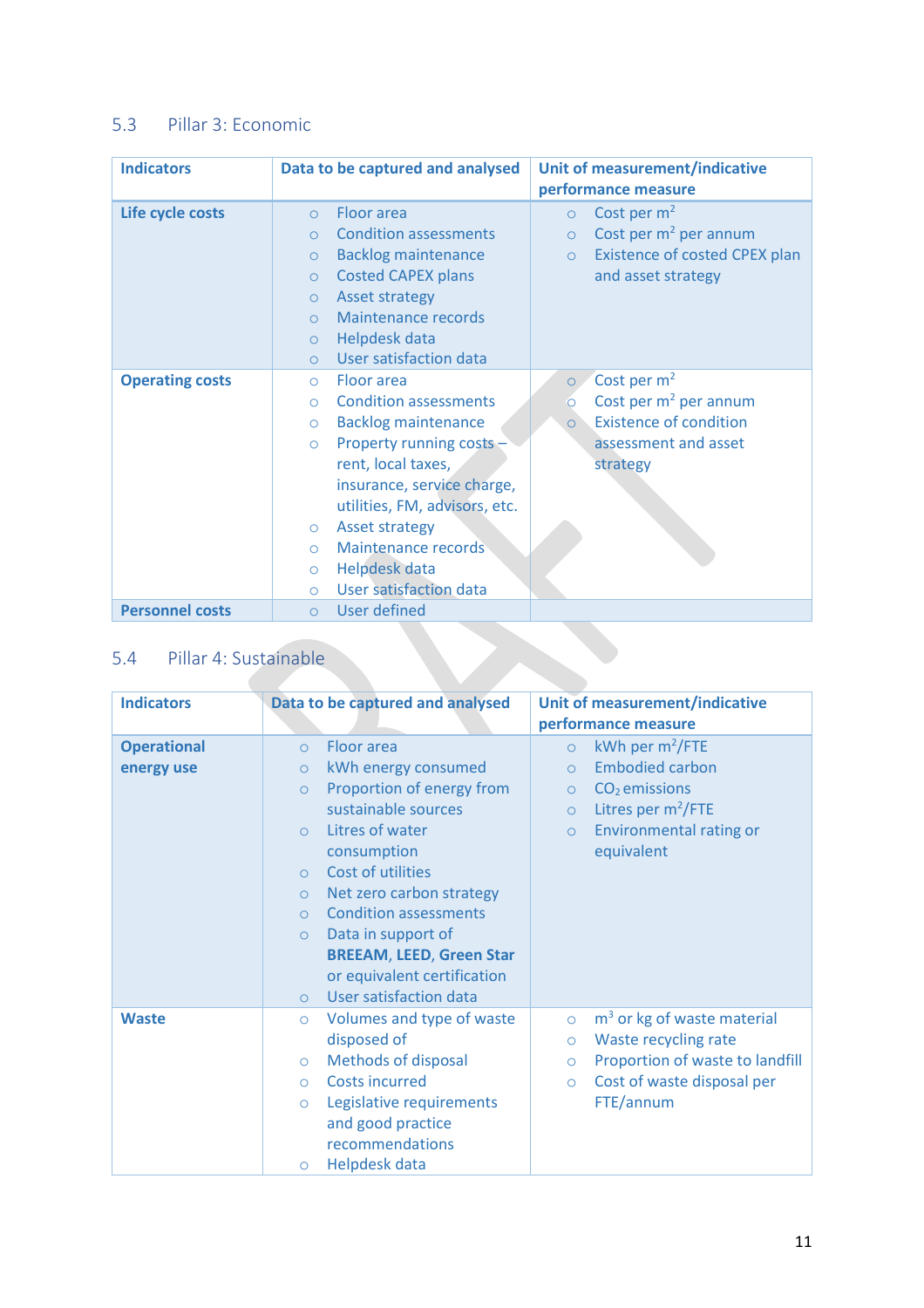| <b>Indicators</b>   | Data to be captured and analysed                                                                                             | Unit of measurement/indicative<br>performance measure                                                                                          |
|---------------------|------------------------------------------------------------------------------------------------------------------------------|------------------------------------------------------------------------------------------------------------------------------------------------|
|                     | User satisfaction data<br>$\bigcap$                                                                                          |                                                                                                                                                |
| <b>Social value</b> | Stakeholder/community<br>$\circ$<br>engagement plan<br>Social value strategy<br>$\circ$<br>Social value generated<br>$\circ$ | Existence of engagement plan<br>$\circ$<br><b>Existence of social value</b><br>strategy<br>Social value generated per<br>$\circ$<br>annum      |
| <b>Transport</b>    | Number of EV charging<br>$\circ$<br>points<br>Green travel plan<br>$\circ$<br>Shower provision for<br>$\circ$<br>cyclists    | Charging points per FTE/total<br>$\circ$<br>number of parking spaces<br>Existence of green travel plan<br>$\circ$<br>Number of showers per FTE |

# 5.5 Pillar 5: Performing

| <b>Indicators</b>                              | Data to be captured and<br>analysed                                                                                                                          | Unit of measurement/indicative<br>performance measure |
|------------------------------------------------|--------------------------------------------------------------------------------------------------------------------------------------------------------------|-------------------------------------------------------|
| <b>User experience</b>                         | Helpdesk data<br>$\circ$<br>User satisfaction data<br>$\circ$<br>Leesman or equivalent<br>$\circ$<br>sentiment survey<br>findings                            | User experience rating or<br>$\circ$<br>equivalent    |
| <b>Responsiveness of FM</b><br><b>Services</b> | <b>KPIs relating to</b><br>$\circ$<br>responsiveness<br>Performance against KPIs<br>$\circ$<br>Helpdesk data<br>$\circ$<br>User satisfaction data<br>$\circ$ | Response rate per KPI<br>$\circ$                      |
| <b>Well-being</b>                              | Helpdesk data<br>$\circ$<br>User satisfaction data<br>$\bigcirc$<br>Data in support of WELL,<br>$\circ$<br><b>Fitwel or similar</b><br>certification         | Well-being rating or<br>$\circ$<br>equivalent         |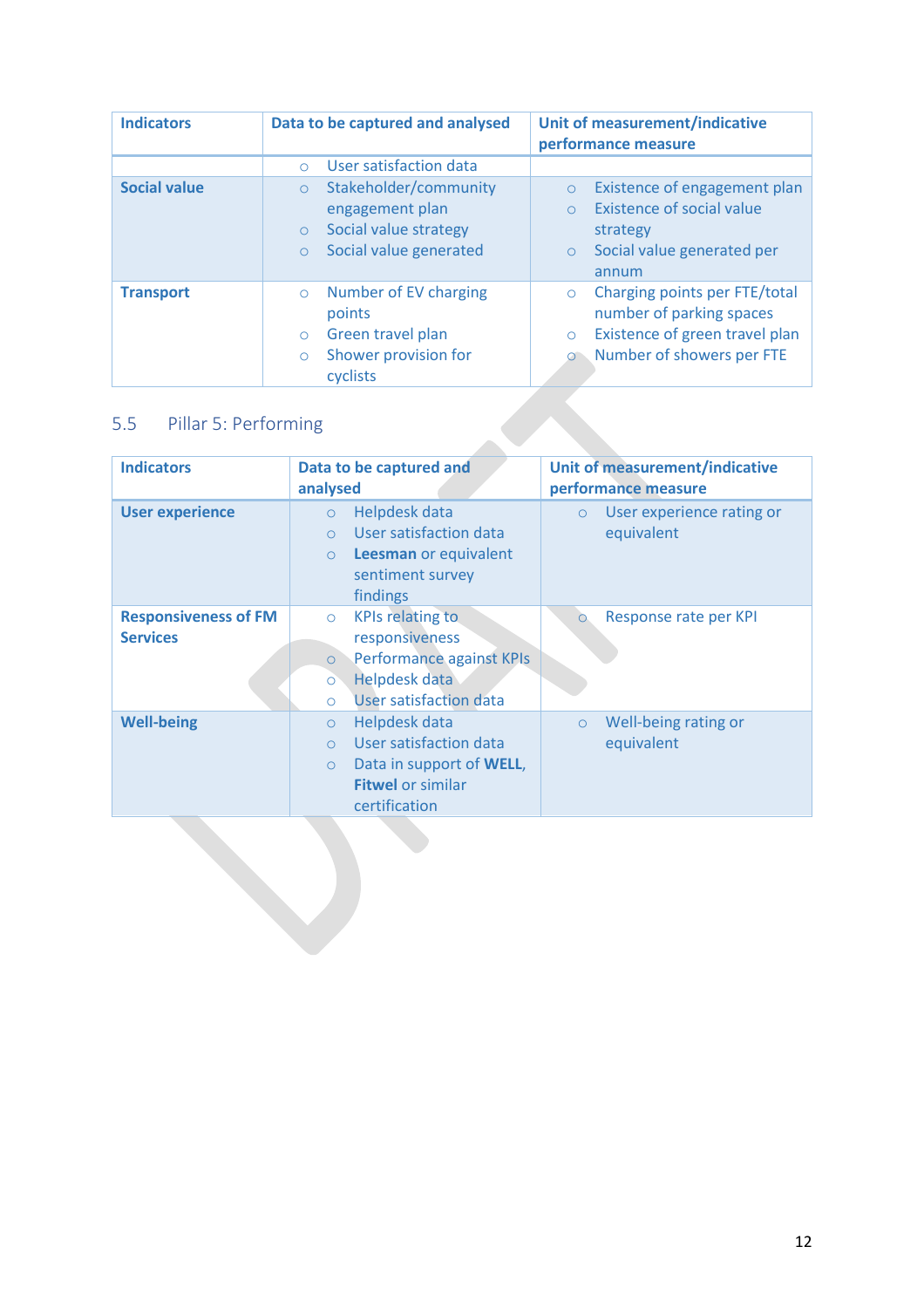# 6 How to apply IBOS

Figure 4 summarises the principal stages of the application of IBOS from the identification of the pillars to apply through to the measurement of outcomes and a repeat of the process to deliver continuous improvement.



#### **Figure 4: Stages in the application of IBOS**

### 6.1 Stage 1: Establish the pillars

It is important to note that, while best value is obtained by assessing performance against all pillars, it is possible to focus on one or more pillars according to the circumstances. The selection of pillars will be driven by factors such as the prevailing priorities of the organisation and the maturity of data in its possession.

#### 6.2 Stage 2a: Capture and analyse data

- 1. Assemble data for each relevant indicator this may be 'live' data or may need to be captured manually on an ad hoc basis.
- 2. Analyse data to create performance metrics if appropriate to the indicator, e.g. operating cost per m<sup>2</sup>, space per FTE, CO<sub>2</sub> emissions per m<sup>2</sup>.
- 3. Create a baseline dataset for each pillar.
- 4. Assess level of maturity for capturing and analysing data.
- 5. Compare current data and performance metrics with targets, benchmarks and good practice, e.g. prevailing statutory requirements, targets from industry codes of practice or benchmarking, and/or targets sets internally.

Performance metrics can be created relating to the space occupied, the number of occupants, the number of workstations or other such denominators. These datasets will need to be captured and analysed in a consistent manner across a portfolio, but also consistently with comparators if meaningful outputs are expected from benchmarking or comparison with industry-standard performance metrics.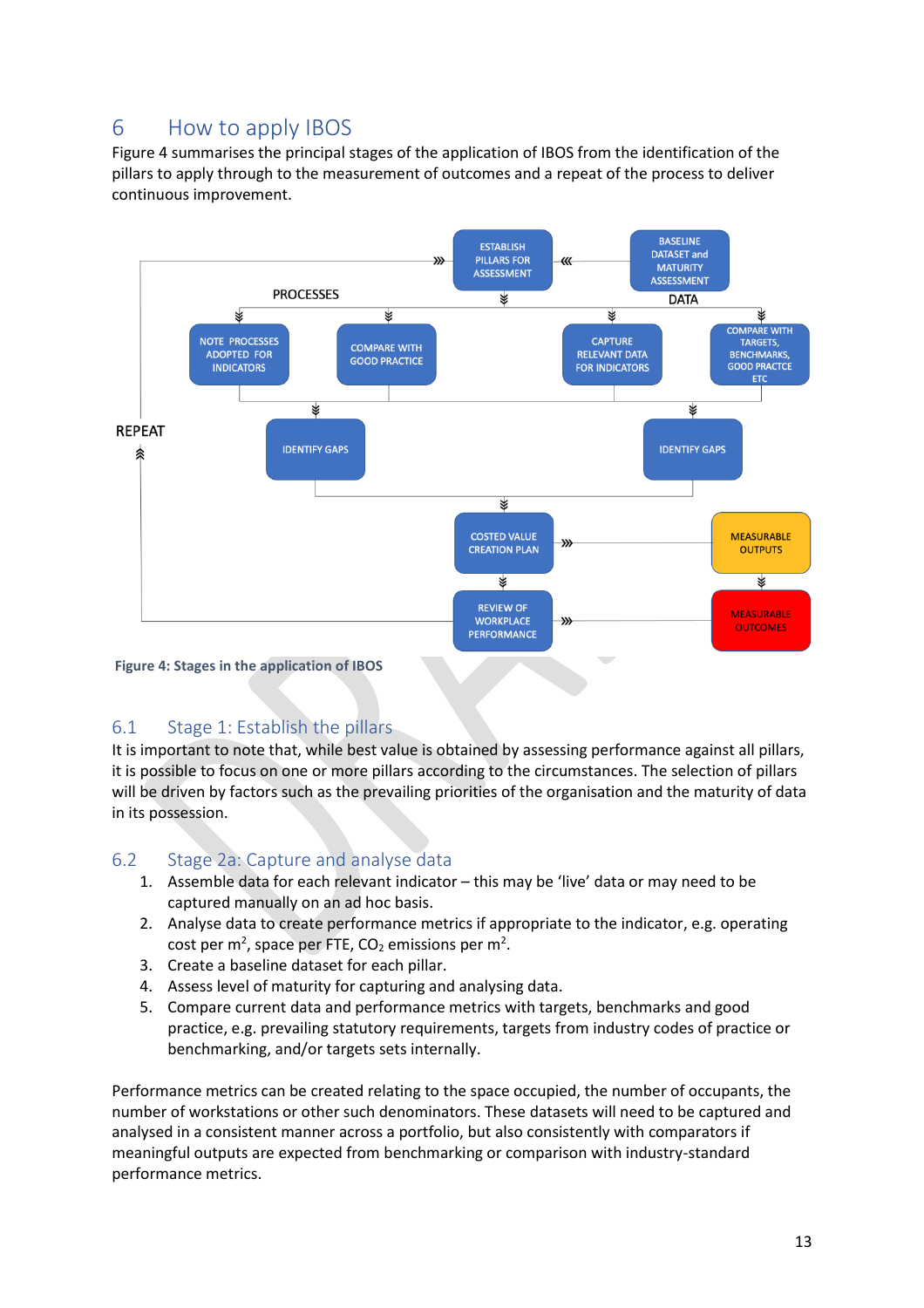### 6.3 Stage 2b: Capture and analyse processes

- 1. Note current processes for capturing and analysing data, for example:
	- o Is data captured automatically or manually?
	- o What is the frequency of data capture?
	- o Is user satisfaction assessed and, if so, how are the findings integrated with 'hard' data?
	- o What sort of data analysis is undertaken to provide meaningful information to support decision-making?
	- o Are established standards, certifications and methodologies being applied or in place?
	- o Are targets set and, if so, what is the basis of the target setting? For example, is it a statutory requirement, adherence to good practice and/or a means of achieving continuous improvement?
	- o How is the data used to support tactical or strategic decision-making?
- 2. Compare the current processes with prevailing good practice.

### 6.4 Stage 3: Perform gap analysis

- Note any gaps between current data and performance metrics and targets, benchmarks or good practice, and understand why they exist.
- Note any gaps between current processes and good practice, and understand why they exist.
- Consider how the gaps can be bridged, e.g. through additional targeted investment in the asset, asset rationalisation or automation of processes.

### 6.5 Stage 4a: Prepare value creation plan

- Prepare and communicate a value creation plan to improve processes, data quality and asset performance, with associated costs and benefits.
- This value creation plan may include:
	- o capturing information in a more systematic and automated manner
	- o capturing new datasets
	- o analysing information in a different (and potentially automated) manner and enhancing the level of maturity
	- o broadening the scope of issues addressed when seeking to understand the user experience
	- $\circ$  integrating data on user satisfaction with data on, for instance, the use of space, the standard of maintenance or the quality of the working environment, and
	- o setting new and stretching targets for asset performance.

### 6.6 Stage 4b: Identify and report on outputs

- Note the measurable and more immediate outputs from the implementation of IBOS and the emerging value creation plan.
- Identify any noticeable changes to underlying business performance and whether they can be attributed to property asset performance.
- Identify trends where data is captured over a period of time.
- Establish reasons for different performance levels over time, or between assets at any point in time.
- Report to stakeholders such as senior management team and building occupiers.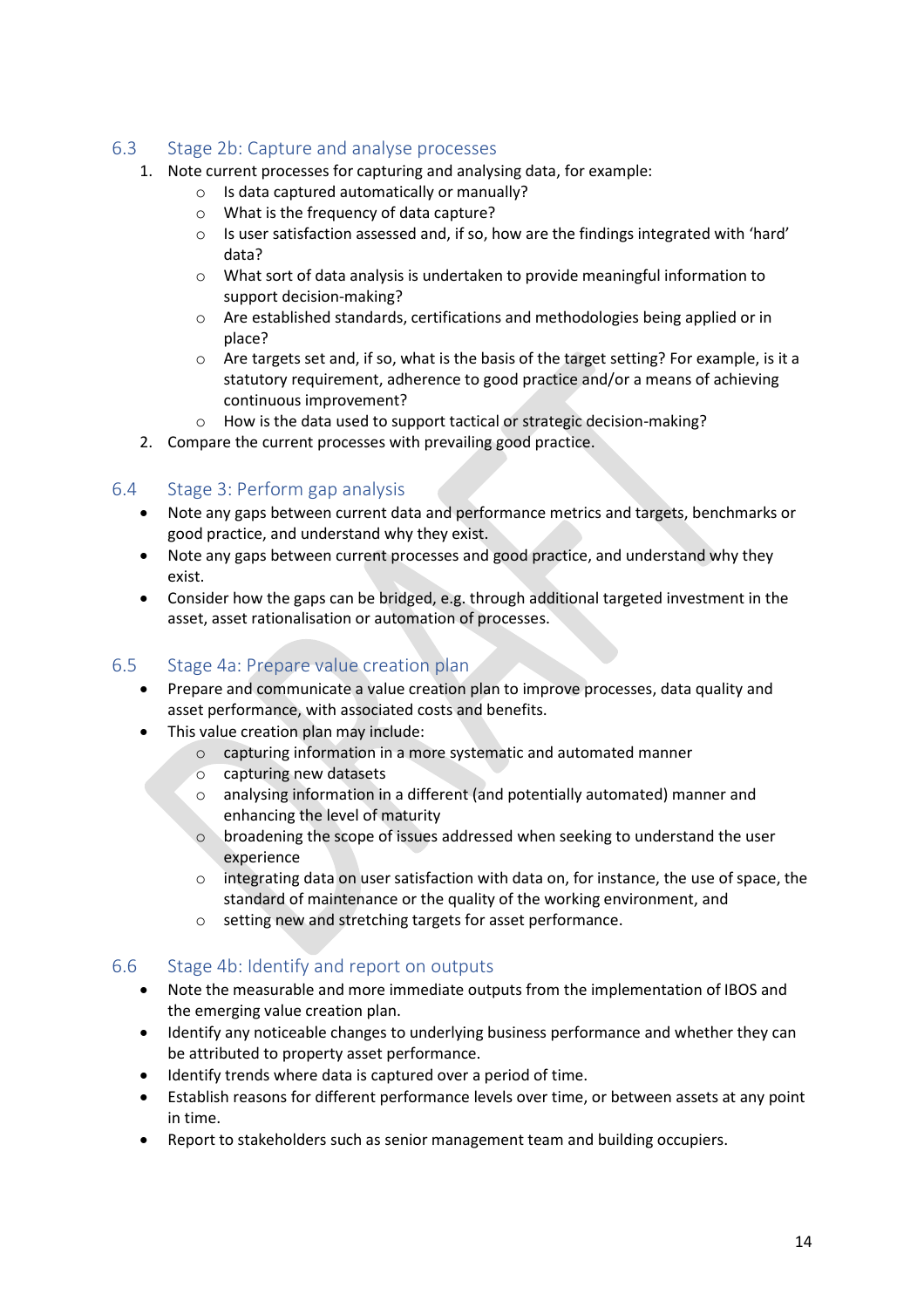#### 6.7 Stage 5a: Undertake performance review

- 1. Review the impact of the changes that have been implemented to determine the outcomes achieved for the organisation, its employees, etc.
- 2. Repeat the process periodically or after a relevant event, such as a relocation or significant investment in the workplace.

#### 6.8 Stage 5b: Identify and report on outcomes

- Note the measurable, longer-term and sustainable outcomes from implementation of IBOS and the supporting value creation plan.
- Report improved outcomes to stakeholders within the organisation.
- Use learnings from the implementation of the value creation plan to seek further incremental improvements.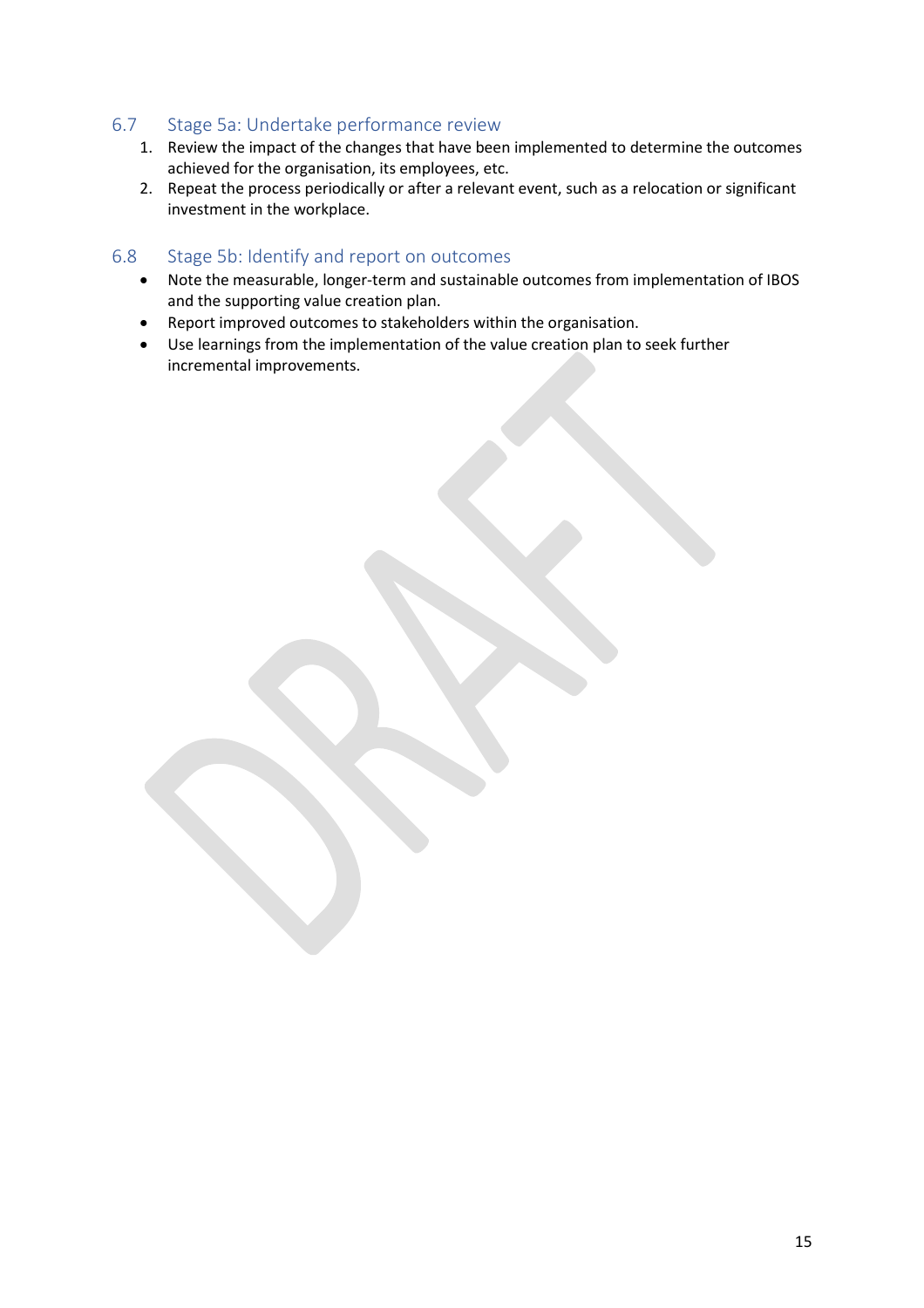# 7 Application of IBOS

IBOS does not specify the precise tools or techniques required to comply with it. Since IBOS relies on the capture and analysis of multiple datasets, there is a powerful argument in favour of automating the process as much as possible, particularly where the performance of a portfolio is to be assessed.

While regular monitoring of asset performance in line with the principles of IBOS will provide early warning of emerging performance issues, IBOS users should carefully consider their approach to the monitoring of user satisfaction to avoid 'questionnaire fatigue'.

Periodic monitoring may however be acceptable to occupiers if results are shared and benefits are seen to result from, for example, asset managers taking steps in line with concerns raised.

Table 1 sets out a range of levels in the capturing, analysing and reporting of performance against each indicator in terms of their maturity.

| <b>Maturity level</b> | <b>Characterised by</b>                                                                                                                                                                                                                                                                              |
|-----------------------|------------------------------------------------------------------------------------------------------------------------------------------------------------------------------------------------------------------------------------------------------------------------------------------------------|
| <b>Undeveloped</b>    | No systematic monitoring or measurement of at least half of the data<br>$\bullet$<br>sources for the indicator                                                                                                                                                                                       |
| <b>Basic</b>          | Systematic monitoring and measurement of at least half the data<br>$\bullet$<br>sources for the indicator against a set of benchmarks                                                                                                                                                                |
| <b>Developing</b>     | Systematic monitoring and measurement of all data sources for the<br>$\bullet$<br>indicator against a set of benchmarks                                                                                                                                                                              |
| Good                  | Systematic monitoring and measurement of all data sources for the<br>$\bullet$<br>indicator against a set of benchmarks<br>Regular reporting to the board/equivalent on performance against<br><b>IBOS</b>                                                                                           |
| <b>Exemplar</b>       | Systematic monitoring and measurement of all data sources for the<br>$\bullet$<br>indicator against a set of benchmarks<br>Regular reporting to the board/equivalent on performance against<br>$\bullet$<br><b>IBOS</b><br>Technology used to automate the capture and analysis of data<br>$\bullet$ |

#### **Table 1: Maturity level of IBOS data capture and analysis**

An honest self-assessment of maturity can be an important first step in the application of IBOS by setting a baseline in terms of data management. By developing and implementing a value creation plan, steps can be taken to expand the scale and sophistication of data management through automation and the report of findings.

The ability to achieve exemplar maturity status will depend on a range of factors such as the existing approaches to data capture and the supporting systems and technology in place.

Various technological solutions could be adopted in support of IBOS, such as:

- business intelligence software to draw together data from multiple sources and create highly visual performance dashboards
- building sensors to capture data on the use of space and air quality
- off-the-shelf building management systems or tailored software, or
- a combination of the above.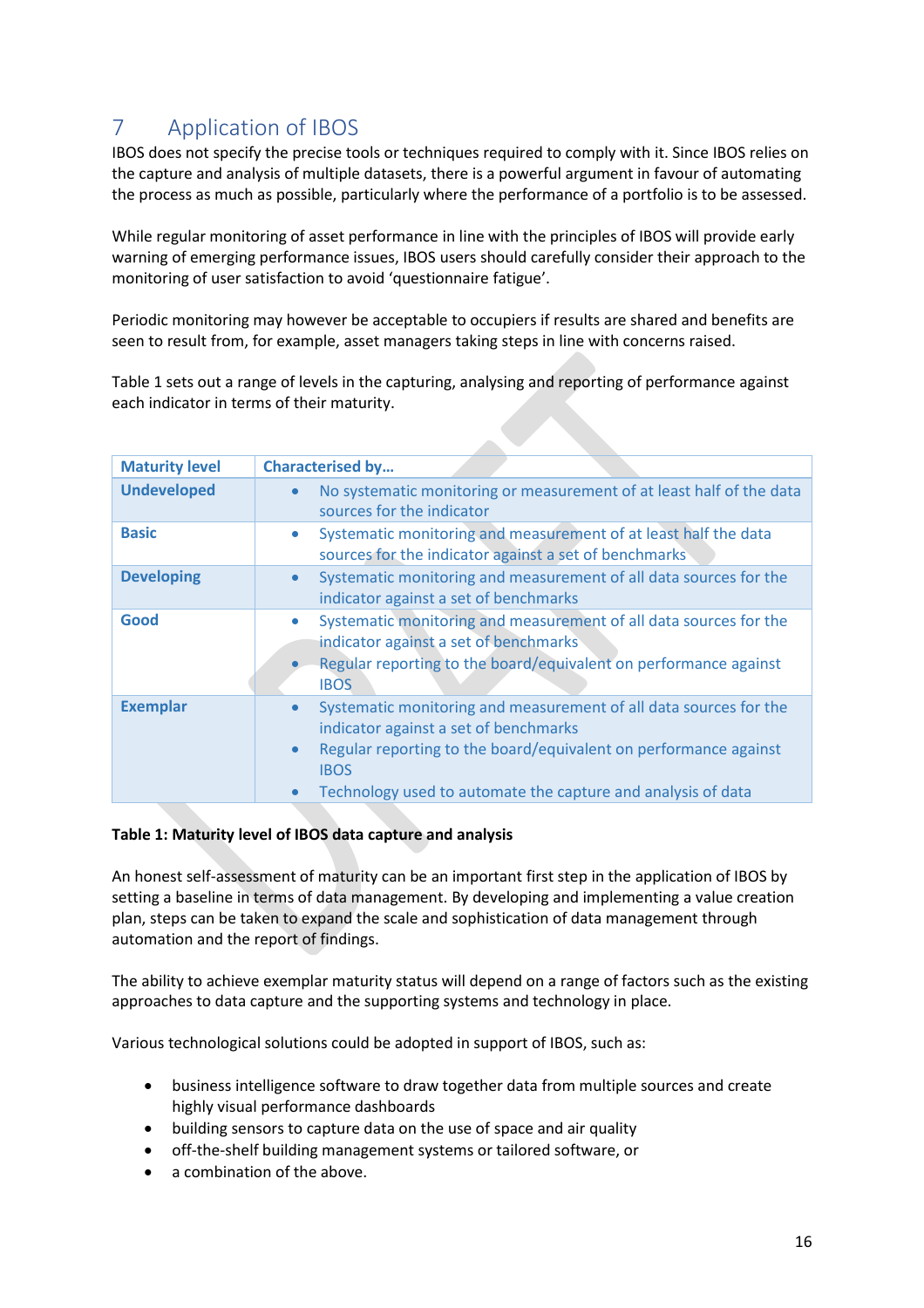# 8 Outputs and outcomes from IBOS

The application of IBOS does not stop at the collation and analysis of data. Instead, it requires users to develop value creation plans to enhance asset performance and the experience and well-being of occupiers. The actions taken are then expected to result in improved outcomes for the organisation and its internal and external stakeholders.

This is entirely consistent with the theme of **adding value to the organisation** through asset management, which is highlighted in the current edition of the RICS guideline[s Strategic public](https://www.rics.org/uk/upholding-professional-standards/sector-standards/real-estate/strategic-public-sector-property-asset-management-3rd-edition/)  [sector property asset management.](https://www.rics.org/uk/upholding-professional-standards/sector-standards/real-estate/strategic-public-sector-property-asset-management-3rd-edition/)

Figure 5 identifies some of the immediate outputs of the application of IBOS and the potential outcomes for an organisation, its workforce and wider stakeholders.



**Figure 5: IBOS outputs and outcomes**

The principal **outputs** of the application of IBOS include:

- **Performance dashboard**: users can assess their asset and workplace performance with reference to a wide range of quantifiable measures of performance, but also the activities or processes performed to, for example, collate and analyse data, and report on performance.
- **People-centric asset management**: IBOS places the user at the centre when measuring asset performance. Engagement with users is fundamental to measuring performance against many of the 'technical' indicators of IBOS, while also being at the core of the 'Performing' pillar.
- **Case for change**: IBOS helps asset managers to identify where and how asset performance, including the user experience, can be improved through investment or other interventions. Problems can be identified, but so too can opportunities to take forward. A well-constructed action plan will set out the costs and benefits, both financial and non-financial, and support a robust case for change. This may also involve the preparation of a formal business case or a less formal case for investment depending on the governance arrangements in place.

These immediate outputs can then, either independently or in combination with other outputs, support the delivery of positive outcomes and thereby add value.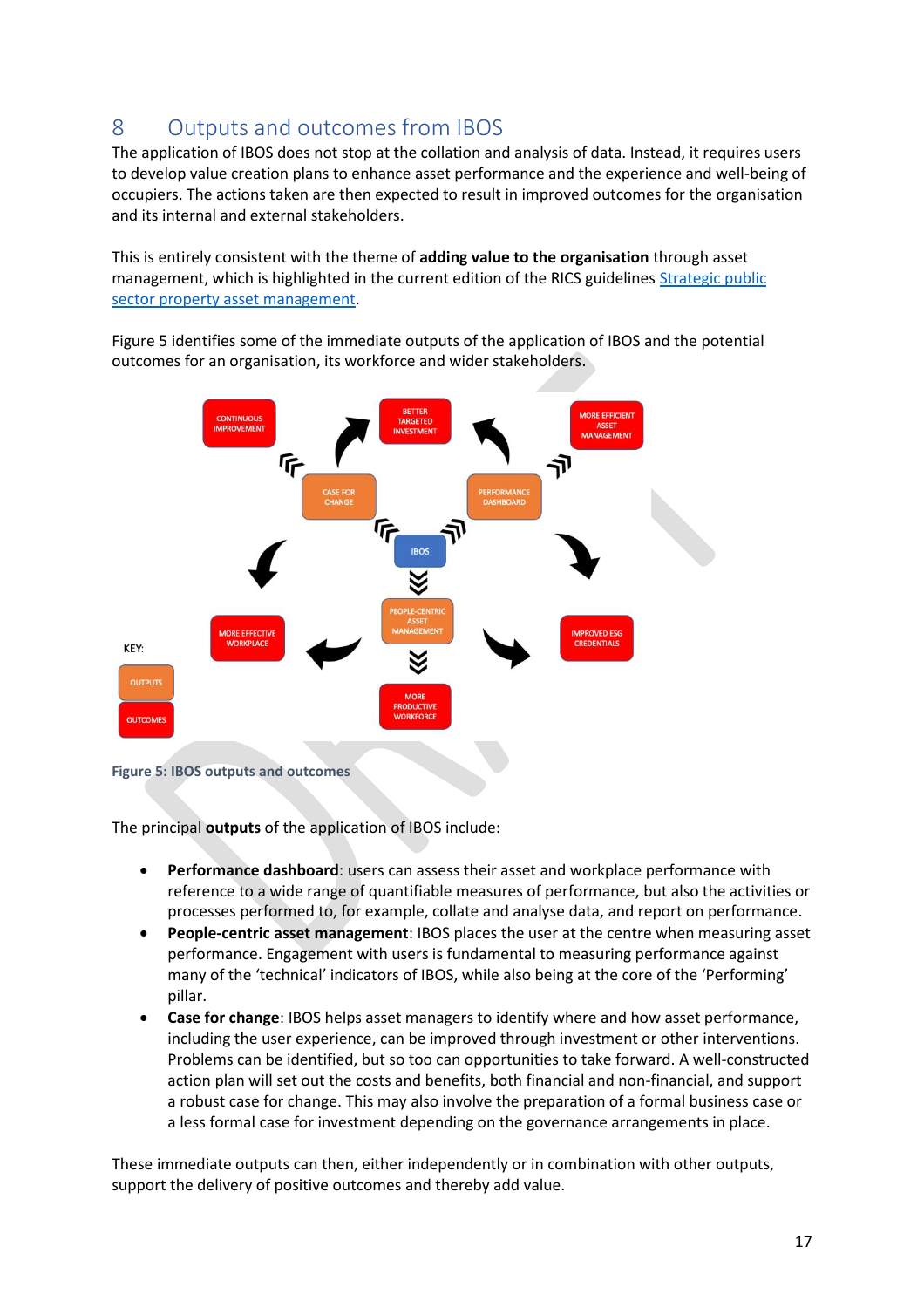The outcomes expected from the robust and systematic application of IBOS are likely to include the items identified in Figure 4:

- **More efficient asset management**: by identifying where, for example, costs are out of line with benchmarks and other comparators, or space is being under-utilised.
- **Improved ESG credentials**: by helping to identify opportunities to implement, for example, more sustainable operations and generate social value with stakeholders, including the community.
- **More productive workforce**: by identifying and addressing issues that will improve the user experience and delivering a responsive asset management service.
- **More effective workplace**: by adapting the workplace in response to changing user needs.
- **Continuous improvement**: by developing and implementing value creation plans.
- **Better targeted investment**: by highlighting where and how investment can improve asset performance and the user experience, and potentially the value of the asset.